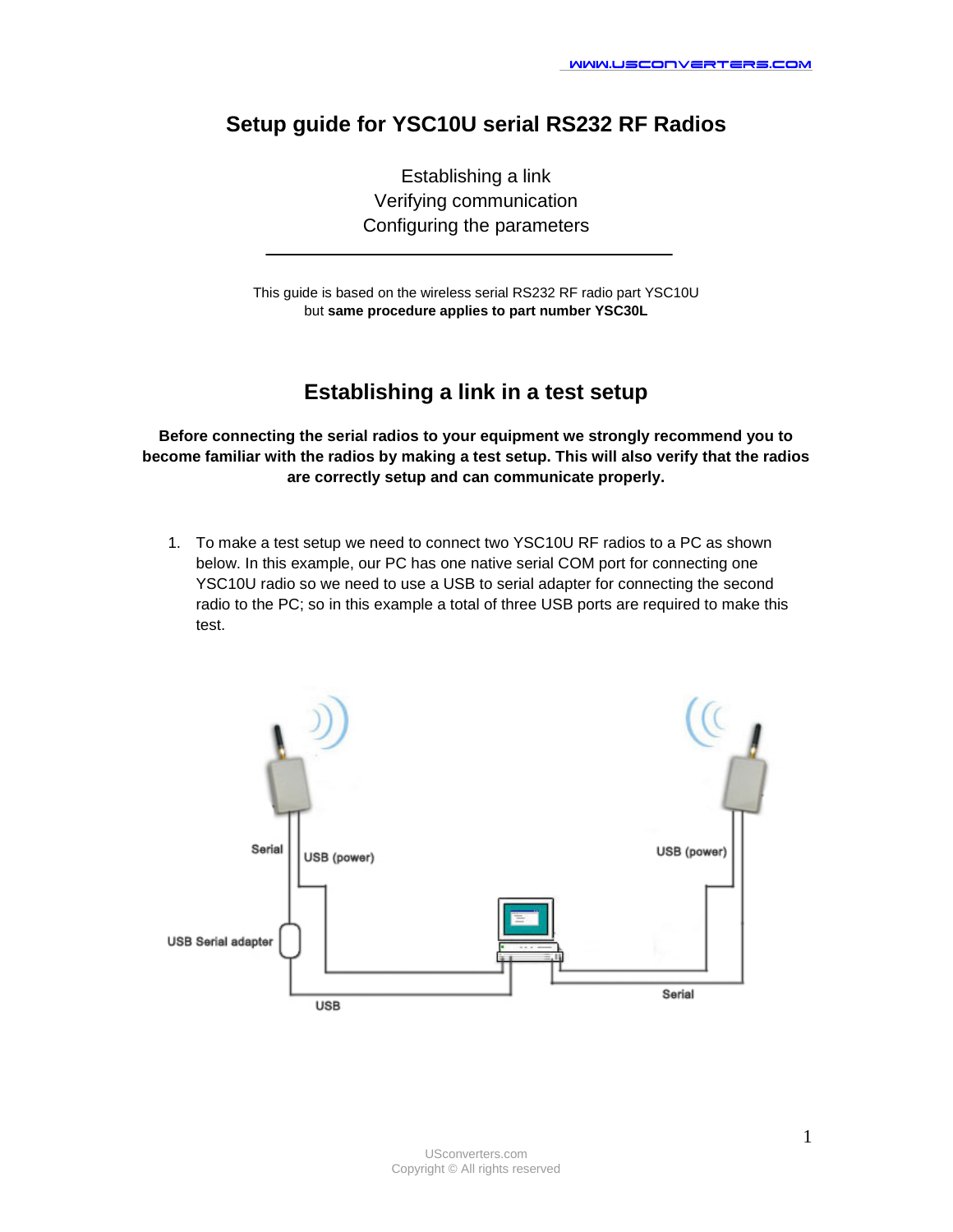2. In this example we must first install the drivers for the USB serial adapter and in Windows Device Manager check which COM port number has been assigned to the USB serial adapter.

Notice: We highly recommend using quality USB serial adapters with a FTDI chipset such as our part number [XS880.](http://www.usconverters.com/index.php?main_page=product_info&cPath=67&products_id=290) Using a low-cost adapter will in many cases cause problems when trying to communicate with the YSC10U.



In this example we use a USB to serial RS232 adapter for connecting the YSC10U to a PC. The assigned COM port is COM 4. COM port 1 is a native COM port.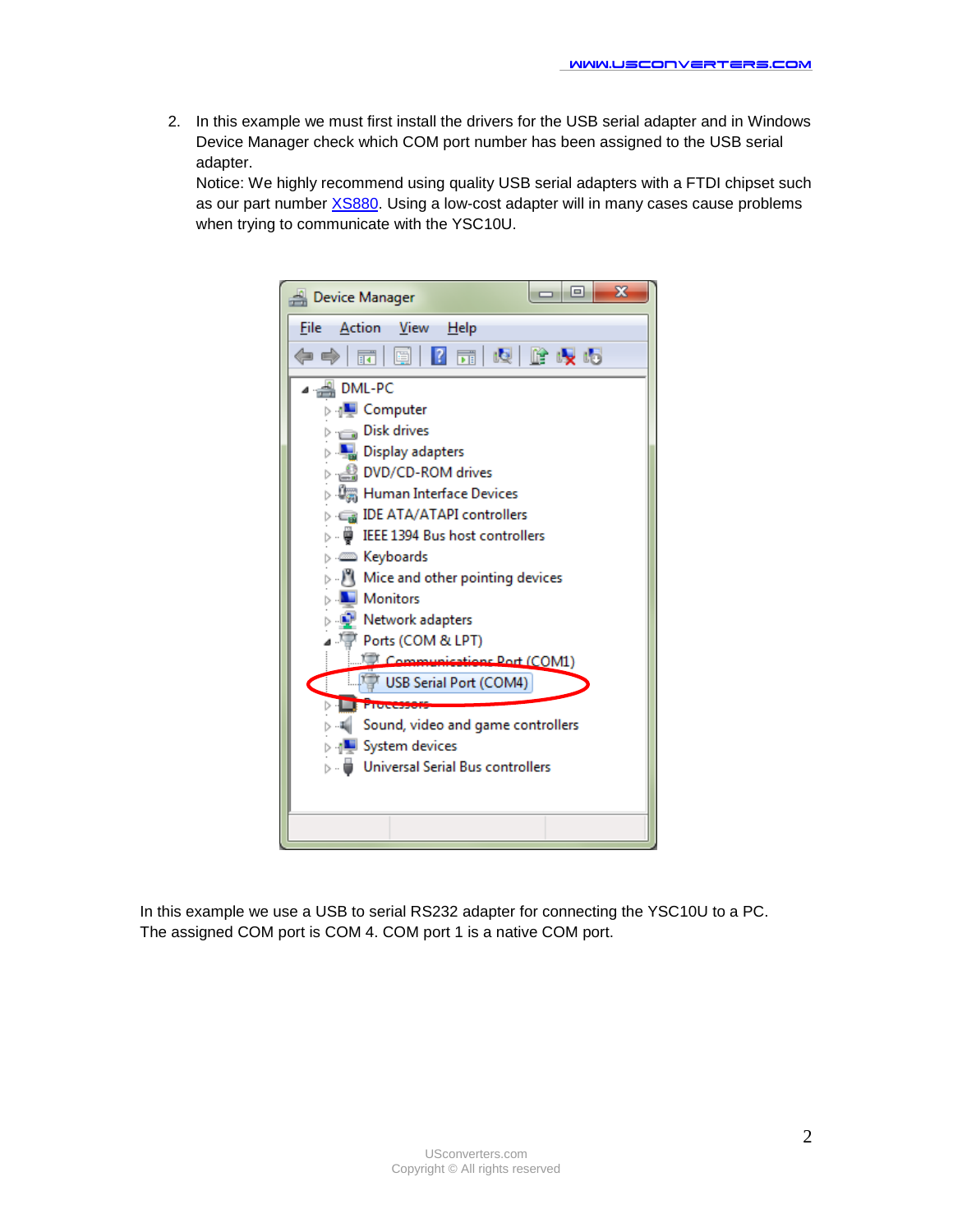3. When you know which COM port number has been assigned to your USB serial adapter you can connect the 9-pin serial connector on the YSC10U to your USB serial adapter (or your computer's COM port if you are not using a USB Serial adapter). The YSC10U needs a 5VDC power supply to work, this is provided through the USB plug. Simply connect the USB plug to your computer's USB port, (the USB connector is for power *only*, not serial communication). Alternatively you can use the included USB/DC adapter to connect the USB plug to an external 5VDC power jack.

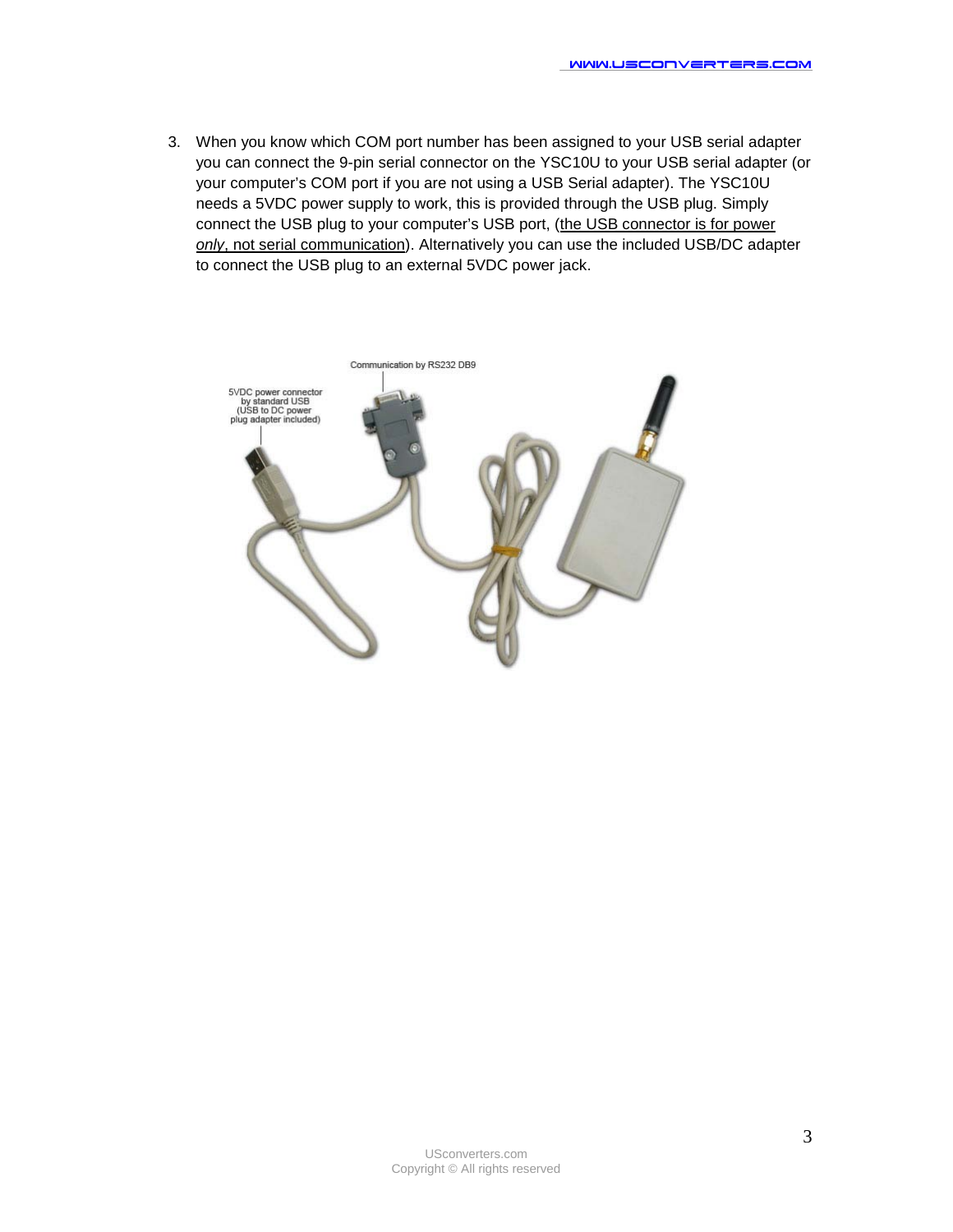4. Now connect the second YSC10U to the native COM port (or use a another USB to serial adapter if you computer does not have any native COM ports) following the same procedure as described above. Also connect the USB power wire to a USB port. Check in Windows Device Manager which COM port the second USB serial port has been assigned:



In this example the second COM port is a native COM port (COM 1).

You have now successfully connected the two radios to the computer, and you should now be ready to verify communication.

Notice that since these radios cannot send and receive simultaneously a standard loop-back test by looping TX to RX will not work with these radios. To fully verify that the radios are communicating properly a test setup as described above must be performed.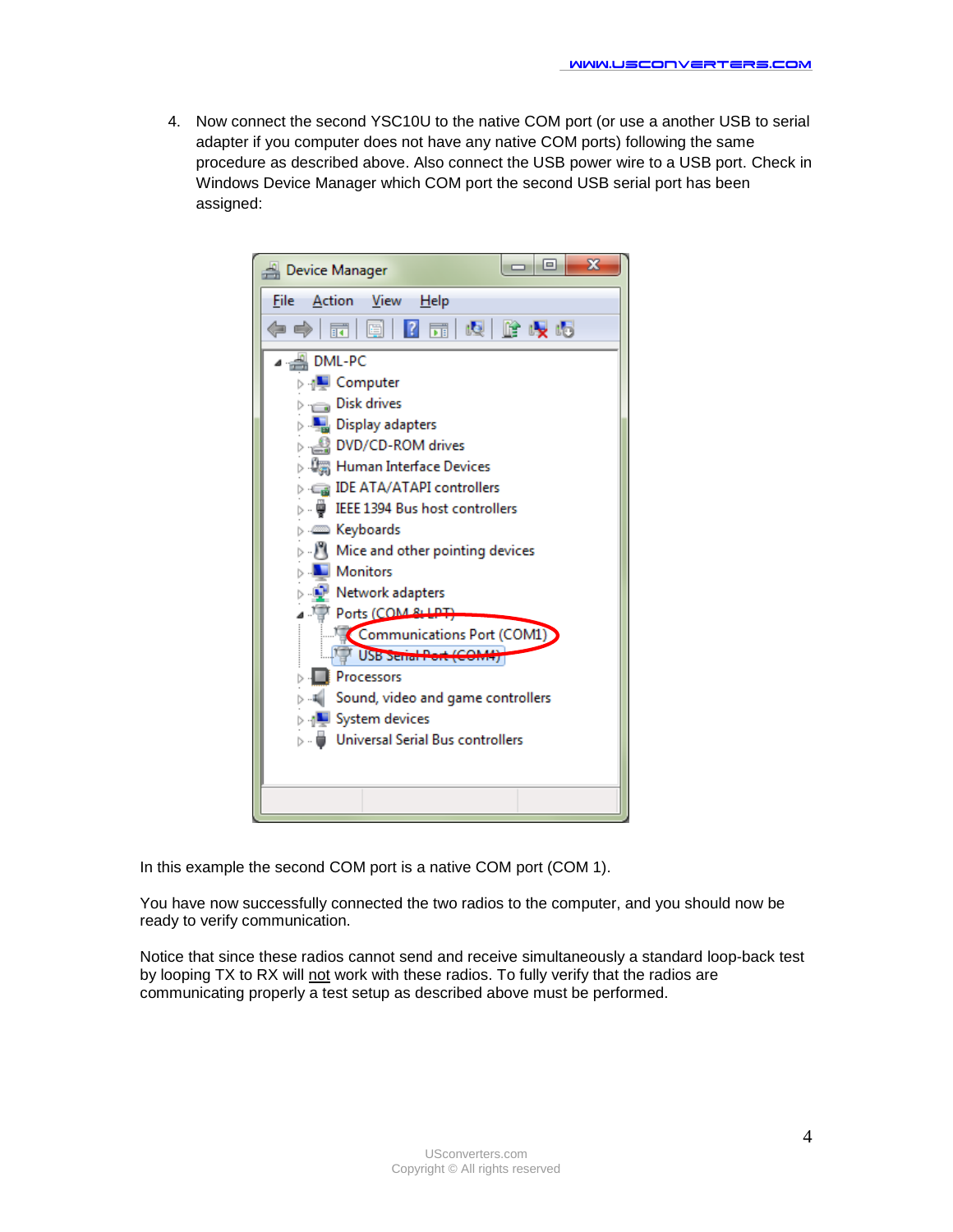# **Verifying Communication**

You are now ready to verify that the two YSC10U units can communicate. Download AccessPort from [www.USconverters.com.](http://www.usconverters.com/) Open two instances of AccessPort, one for each COM port, in this case COM 4 and COM 1. In the menu line click Tools > Configuration and set the correct COM port numbers and settings for both instances. The default settings of the YSC10U are:

Baud: 9600 Parity: N Data bits: 8 Stop bits: 1

| Options                                                                                | $\mathbf{z}$                                                                                                                                                                                                                                                                                                                                                                                                                                                     |
|----------------------------------------------------------------------------------------|------------------------------------------------------------------------------------------------------------------------------------------------------------------------------------------------------------------------------------------------------------------------------------------------------------------------------------------------------------------------------------------------------------------------------------------------------------------|
| - General<br>Event Control<br>--- Flow Control<br>- Timeout Control<br>Monitor Control | <b>General</b><br>Custom Baud Rate<br>19200<br>Enable<br>Serial Port Settings<br>Port: COM1<br>9600<br>Baud R <sub>20</sub> e:<br><b>NONE</b><br>Parity Bit:<br>8<br>Lata Bit:<br>$\mathbf{1}$<br>Stop Bit:<br>8192<br><b>Buffer Size:</b><br>Send display<br>Receive display<br>Char Format<br>Char Format<br>Hex Format<br>Hex Format<br><b>AutoSend</b><br>$200$ ms<br><b>Q</b> ycle<br>Enable auto send<br>Advanced<br>Auto open port when application start |
| <u>Ο</u> Κ<br>Cancel                                                                   | Prompt for saving when application exit<br>Remind me when update is available                                                                                                                                                                                                                                                                                                                                                                                    |

Settings for the first YSC10U.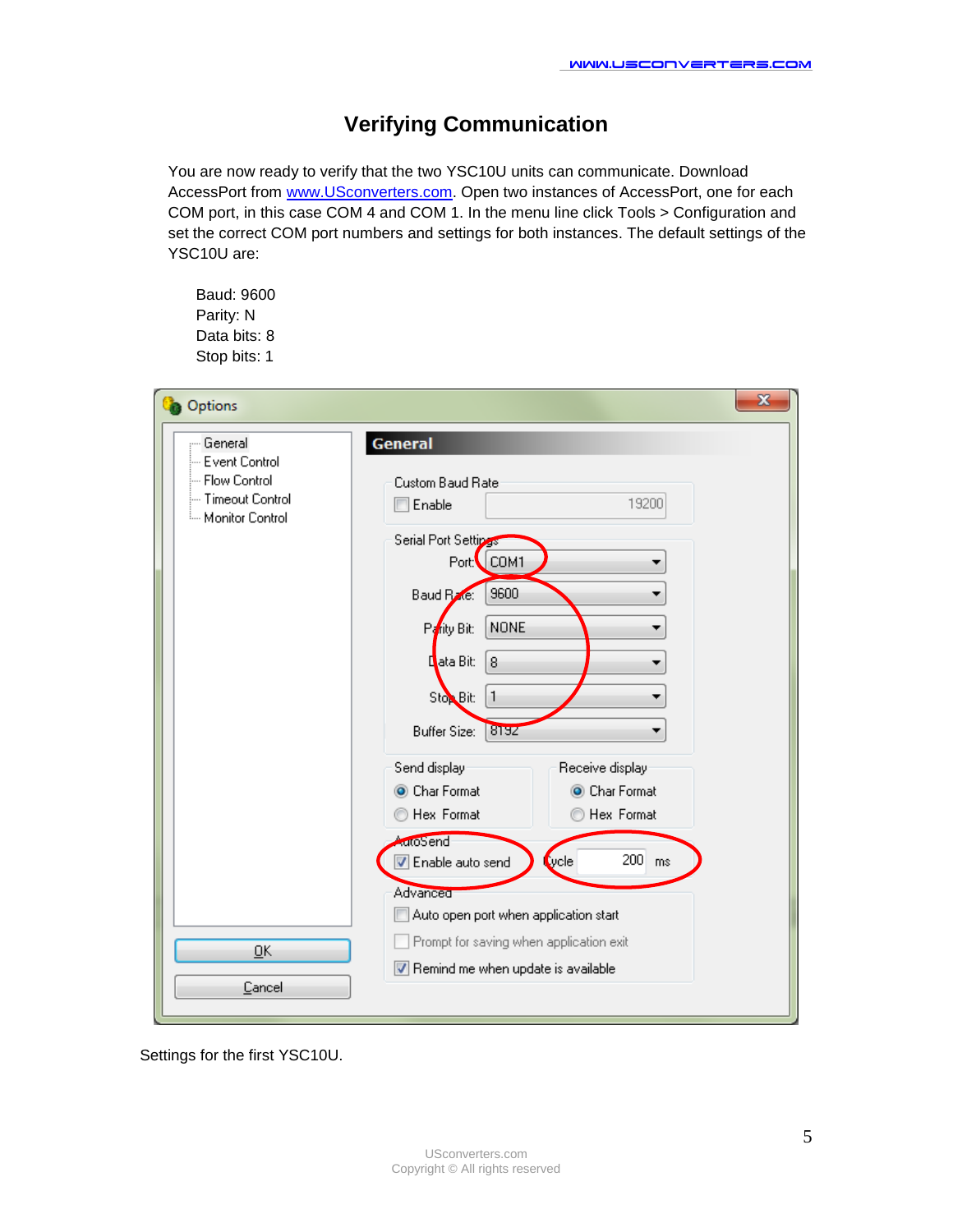| Options                                                                                      | $\mathbf{z}$                                                                                                                                                                                                                                                                                               |
|----------------------------------------------------------------------------------------------|------------------------------------------------------------------------------------------------------------------------------------------------------------------------------------------------------------------------------------------------------------------------------------------------------------|
| <b>General</b><br>-- Event Control<br>- Flow Control<br>- Timeout Control<br>Monitor Control | <b>General</b><br>Custom Baud Rate<br>19200<br>Enable<br>Serial Port Settings<br>Port: COM4<br>9600<br>Baud Pate:<br><b>NONE</b><br>Parity Bit:<br>8<br>Deta Bit:<br>Stop Bit.<br>8192<br><b>Buffer Size:</b><br>Send display<br>Receive display<br>Char Format<br>Char Format<br>Hex Format<br>Hex Format |
| ŪΚ<br>Cancel                                                                                 | AutoSend<br>$200$ ms<br><b>Cycle</b><br><b>V</b> Enable auto send<br>Advanced<br>Auto open port when application start<br>Prompt for saving when application exit<br>Remind me when update is available                                                                                                    |

Settings for the second YSC10U.

In both instances of AccessPort click Tools > Port Switch which will open the ports for the units.

The COM ports to the YSC10U units are now open. If you are getting an error message saying "Cannot open port" it usually means that either:

- A. The virtual COM port created by the USB serial adapter's driver has not been created properly.
- B. You choose an incorrect COM port, (check in Windows Device Manager).
- C. 5VDC not connected to the YSC10U unit
- D. Cables not properly connected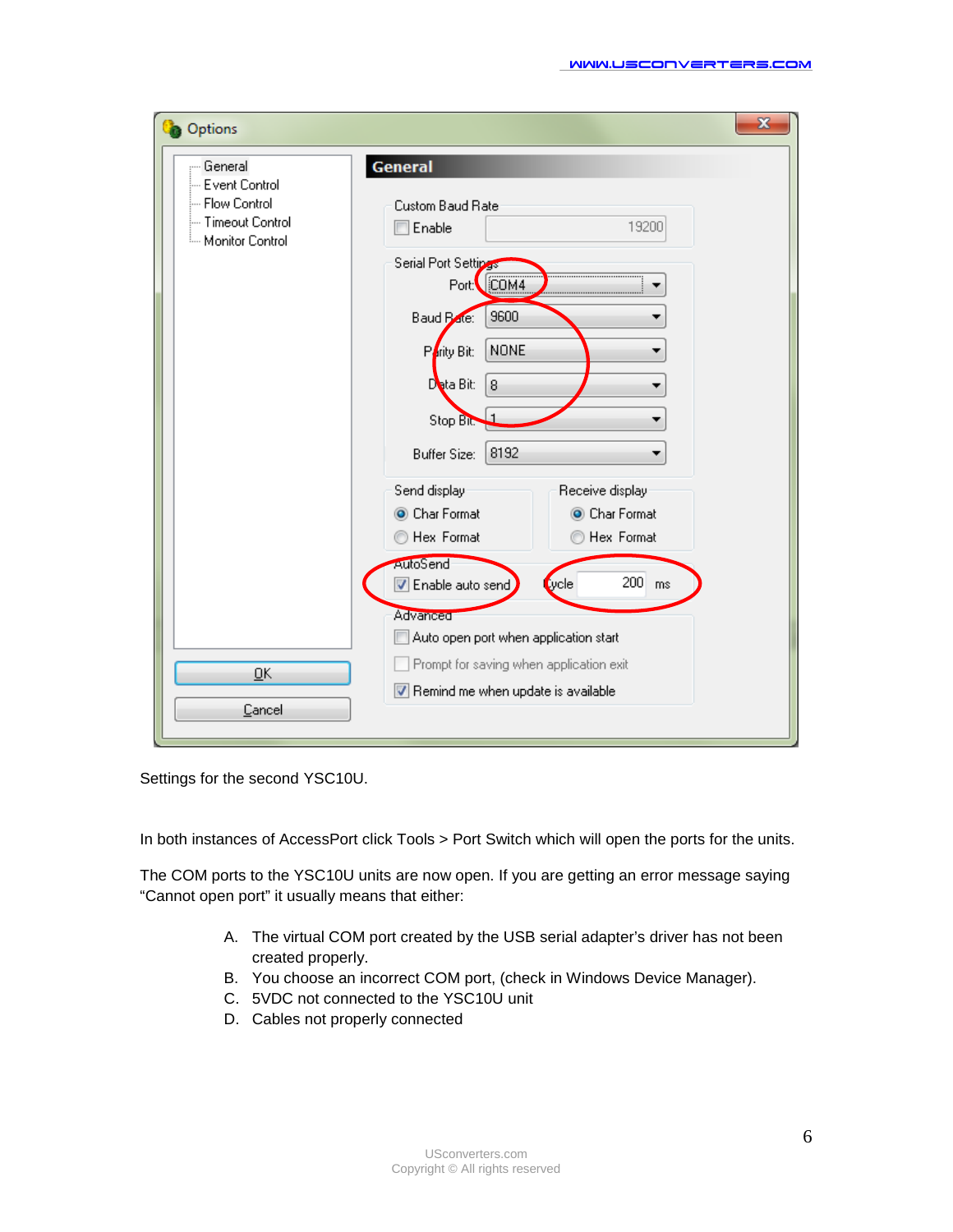With both ports successfully opened, in the lower window of AccessPort for the first radio enter a text string and click the "AutoSend" button.

**Notice: the two wireless radios must be spaced at least 5 feet apart to have reliable communication; otherwise interference might cause communication errors.** 

| AccessPort COM1(9600,N,8,1) Opened                                                        | $\mathbf{x}$<br>▣<br>$\Box$ |
|-------------------------------------------------------------------------------------------|-----------------------------|
| Monitor Tools<br><b>File</b><br>- <u>E</u> dit<br><b>View</b><br><b>Operation</b><br>Help |                             |
| S                                                                                         |                             |
| Terminal<br>Monitor                                                                       |                             |
| 옶<br>$\mathbb{E}$ Hex $\boxed{\mathbf{ab}}$ $\mathbb{E}$<br>Н                             |                             |
|                                                                                           |                             |
|                                                                                           |                             |
|                                                                                           |                             |
|                                                                                           |                             |
|                                                                                           |                             |
|                                                                                           |                             |
|                                                                                           |                             |
|                                                                                           |                             |
| Send-> A Hex<br>Real Time Send<br>O Char<br>Plain Text<br>▼.                              | AutoSend<br>Clear           |
| this is a test                                                                            | A.                          |
|                                                                                           |                             |
|                                                                                           |                             |
|                                                                                           |                             |
|                                                                                           |                             |
|                                                                                           |                             |
| CTS Hold<br><b>CTS</b><br><b>DSR</b><br><b>RING</b><br>RLSD (CD)<br>Comm Status           | DSR Hold<br><b>RLSD</b>     |
| Ready                                                                                     | Tx0<br>лi                   |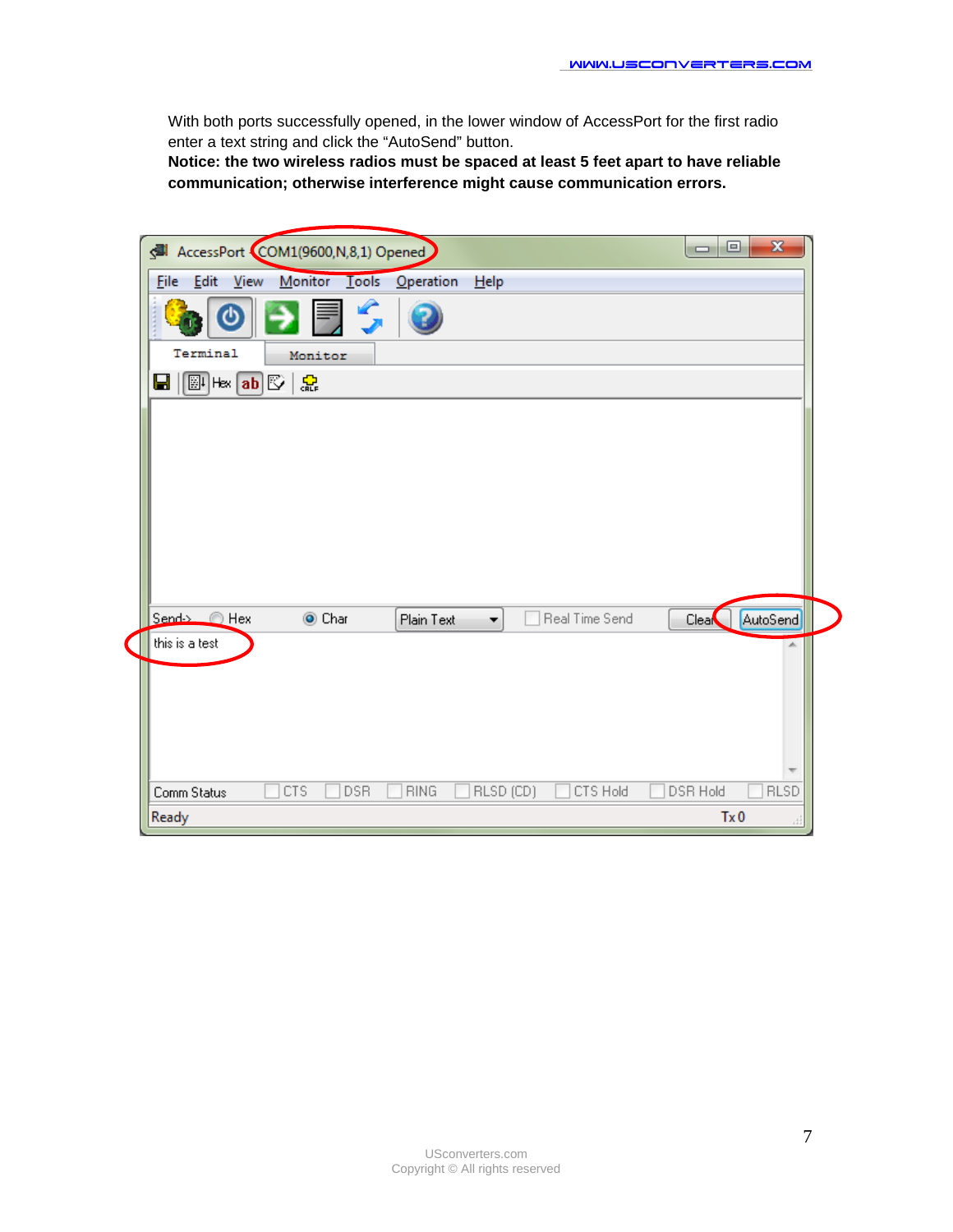In the receive window for the second radio you should now be able to receive what you send out from the first radio, and vice versa.

| AccessPort COM4(9600,N,8,1) Opened                                                                                                                                                        | $\overline{\mathbf{x}}$<br>$\Box$<br>▭ |
|-------------------------------------------------------------------------------------------------------------------------------------------------------------------------------------------|----------------------------------------|
| Monitor Lools<br>Help<br><b>File</b><br>- Edit<br>View<br><b>Operation</b>                                                                                                                |                                        |
|                                                                                                                                                                                           |                                        |
| Terminal<br>Monitor                                                                                                                                                                       |                                        |
| 운<br>$\mathbb{E}[\mathsf{H}\mathsf{B}\mathsf{B}]\mathbb{E}$                                                                                                                               |                                        |
| this is a test this is a test this is a test this is a test this is a test this<br>is a test this is a test this is a test this is a test this is a test this is a<br>test this is a test |                                        |
|                                                                                                                                                                                           |                                        |
|                                                                                                                                                                                           |                                        |
|                                                                                                                                                                                           |                                        |
|                                                                                                                                                                                           |                                        |
|                                                                                                                                                                                           |                                        |
| Real Time Send<br>Send-><br>Hex<br>O Char<br>⋒<br>Plain Text                                                                                                                              | AutoSend<br>Clear                      |
|                                                                                                                                                                                           |                                        |
|                                                                                                                                                                                           |                                        |
|                                                                                                                                                                                           |                                        |
|                                                                                                                                                                                           |                                        |
|                                                                                                                                                                                           |                                        |
|                                                                                                                                                                                           |                                        |
| CTS<br>DSR<br><b>RING</b><br>RLSD (CD)<br>CTS Hold<br>Comm Status                                                                                                                         | <b>RLSD</b><br><b>DSR Hold</b>         |
| Ready                                                                                                                                                                                     | Tx0<br>лi                              |

Notice: If the transmission does not automatically start you might need to move the two YSC10U radios at least 5 feet apart from each other, or in some cases you can simply touch the antenna and the transmission will start. This is due to interference if the radios are too close together or if there is a lot of environmental interference or noise.

#### LED lights:

Inside the YSC10U radios are two SMD LED lights for TX and RX indicating when communication is present. To monitor these lights simply open the enclosure by carefully taking off the top cover of the enclosure.

YSC30L only: The LED light on top of the YSC30L should flash green when the radio is receiving data (weak green flash barely noticeable), and it should flash red while transmitting data.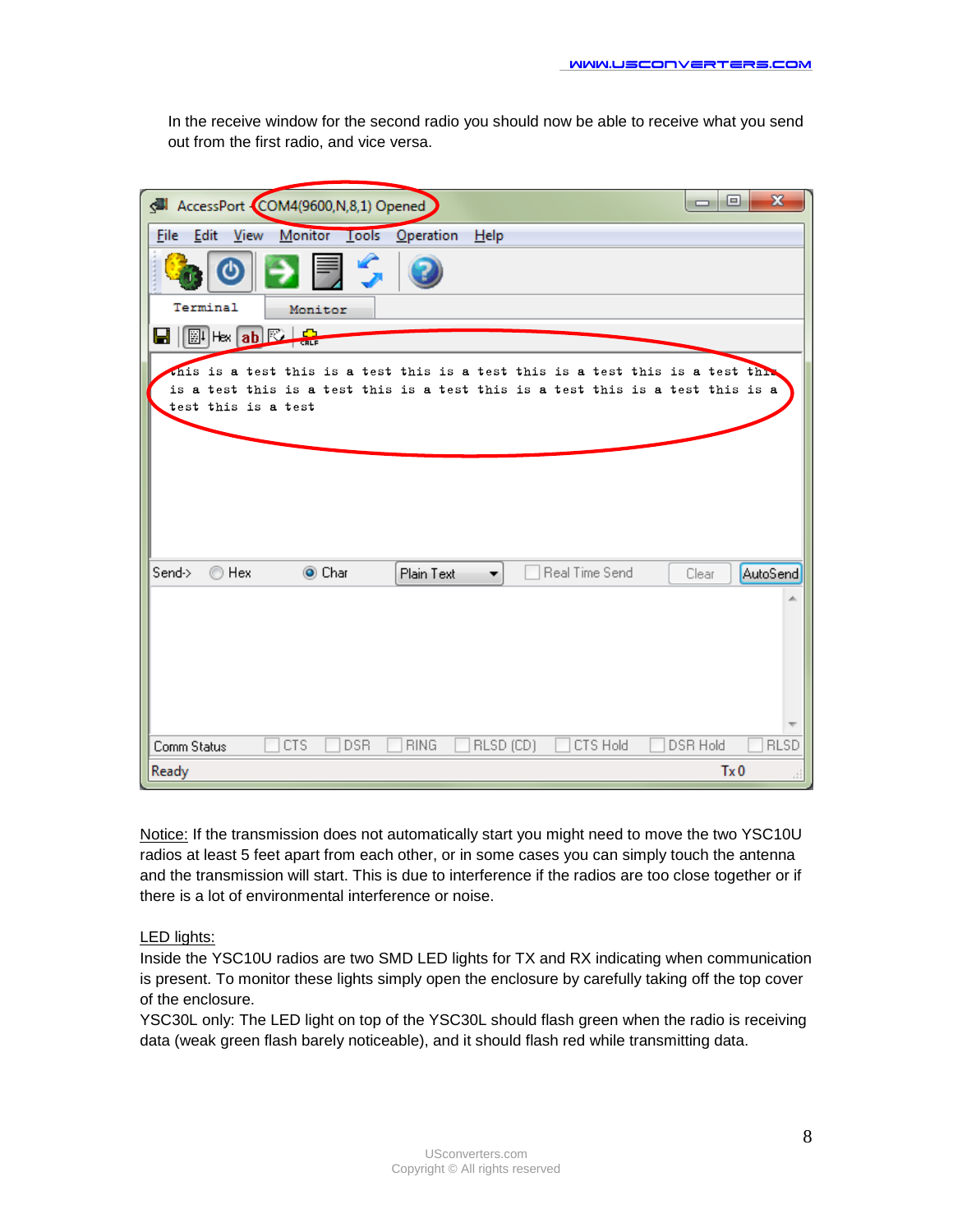After you have successfully made this test setup and verified that the radios can communicate properly, you can connect the radios to your equipment.

If you are having problems communicating once you connect the radios to your equipment, please refer to: "I can't communicate with my wireless serial adapter...why?" which can be downloaded from [www.usconverters.com.](http://www.usconverters.com/)

Notice: If both units are trying to transmit and receive simultaneously the received data might be garbled. These radios are made for transmitting and receiving, but not both at the same time (half-duplex only).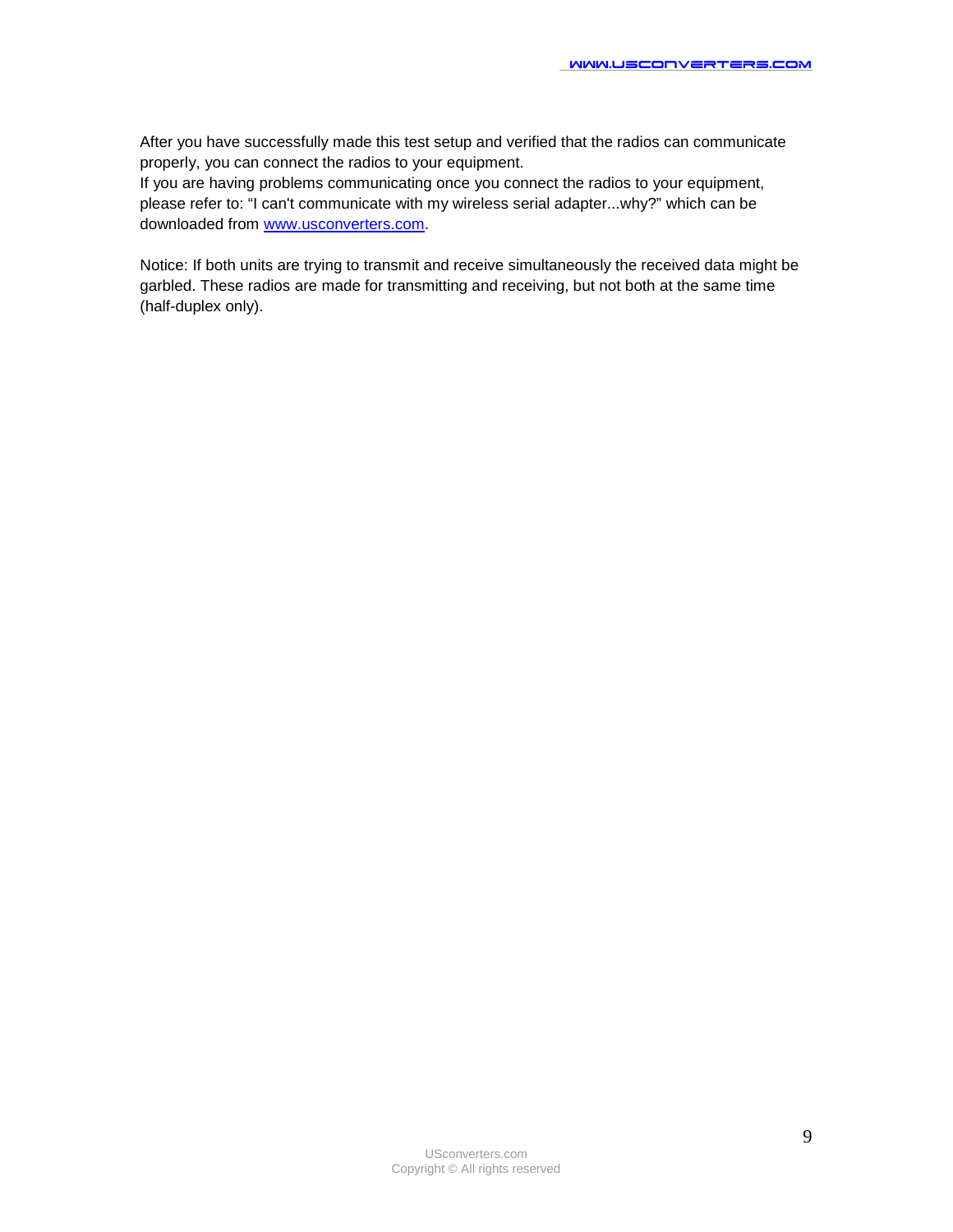# **Configuring the parameters**

The default parameters of the YSC10U are:

Baud: 9600 Parity: N Data bits: 8 Stop bits: 1 Channel: 1

In case you need to modify these parameters you need to use the Configuration Utility which you can download from [www.USconverters.com.](http://www.usconverters.com/) Notice that the parameters of the two radios you wish to link *must* be exactly the same.

1. With the YSC10U radio connected to your computer's COM port (read above how to connect the radio using a USB serial adapter), open the Configuration Utility, in the menu line click Edit(E) > Open Port(O) and chose the COM port which the YSC10U is connected to:

| VSPRG1100 Transceiver demo software |                                                              | $  D $ $\times$ |
|-------------------------------------|--------------------------------------------------------------|-----------------|
| Edit(E) Help(H)<br>File(F)          |                                                              |                 |
| 個<br>常<br>需                         | $\mathbb{D}$                                                 |                 |
| Model                               | Comunication                                                 |                 |
| Model                               | Receive                                                      | $\Delta$        |
|                                     | <b>EDIX</b><br>Port Property<br>$\Box$ Hex Display           |                 |
|                                     | Portfact<br>$\nabla$ Auto Cls<br>Port No.<br>COM4<br>▼       |                 |
| Para Set                            | Stop Display<br>Port Rate<br>9600                            |                 |
| Chno No.                            | Cls RX Datas<br>Parity<br>w                                  |                 |
| $\blacktriangledown$                | Data bits<br>ि                                               |                 |
| Air Rate                            | Stop bits<br>1<br>$\blacksquare$<br>Counter Reset            |                 |
|                                     | Cancel<br>0K                                                 |                 |
|                                     | Transmitt                                                    |                 |
| <b>Uart Rate</b>                    | Manual Send                                                  |                 |
| $\blacktriangledown$                | Cls TX datas                                                 |                 |
|                                     | F Hex Send<br>Auto Send<br>1000<br>TX Timeout<br><b>MSEL</b> |                 |
| COMX                                | TX:0<br>$XXXX-X-1$<br>RX:0<br>Disconnect                     |                 |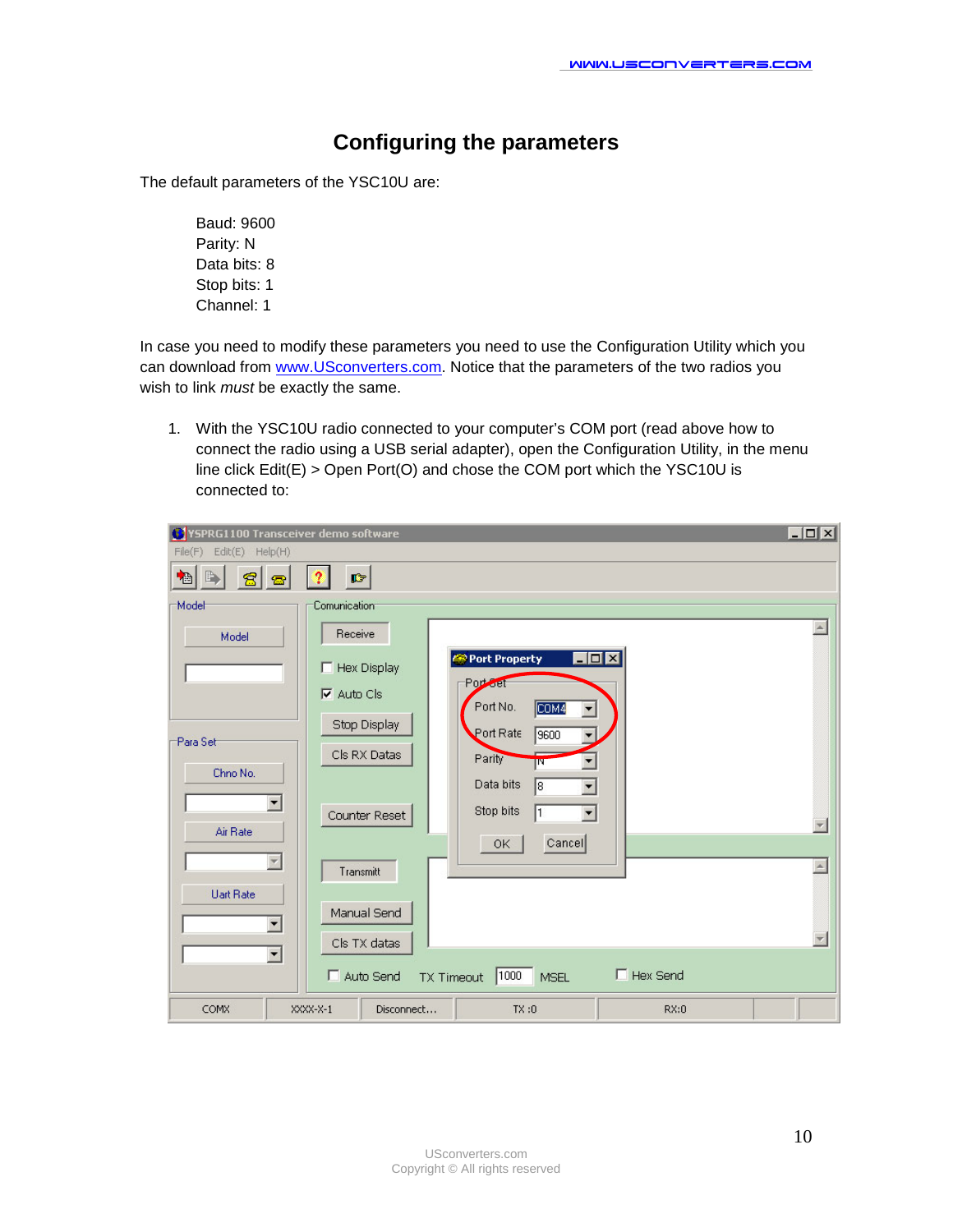2. Click File(F) > Read Paras(R), you should now be getting a "Read correct" message. This means that the parameters of the radio has be read successfully, and you should now be able to see the parameters in the utility window.

| YSPRG1100 Transceiver demo software<br>œ |                                                                   | $ \Box$ $\times$ |
|------------------------------------------|-------------------------------------------------------------------|------------------|
| Edit(E) Help(H)<br>File(F)               |                                                                   |                  |
| B<br>$\mathbf{E}$<br>個<br>魯              | $\boldsymbol{\hat{z}}$<br>吟                                       |                  |
| Model                                    | Comunication                                                      |                  |
| Model                                    | Receive                                                           |                  |
| YS-C10U2.0                               | $\Box$ Hex Display                                                |                  |
|                                          | $\nabla$ Auto Cls                                                 |                  |
|                                          | 2_c10u co <b>X</b><br>Stop Display                                |                  |
| Para Set                                 | Read correct!<br>Cls RX Datas                                     |                  |
| Chno No.<br><b>NO.1</b>                  | $\overline{\begin{array}{ccc} \text{OK} \end{array}}$             |                  |
| Air Rate                                 | Counter Reset                                                     |                  |
| 9600<br>Uart Rate                        | Transmitt                                                         |                  |
| 9600<br>▼                                | Manual Send                                                       |                  |
| ιÑ                                       | Cls TX datas                                                      |                  |
|                                          | $\Box$ Hex Send<br>Auto Send<br>1000<br>TX Timeout<br><b>MSEL</b> |                  |
| COM4                                     | Connect<br>RX:0<br>9600-N-1<br>TX:0                               |                  |
|                                          |                                                                   |                  |